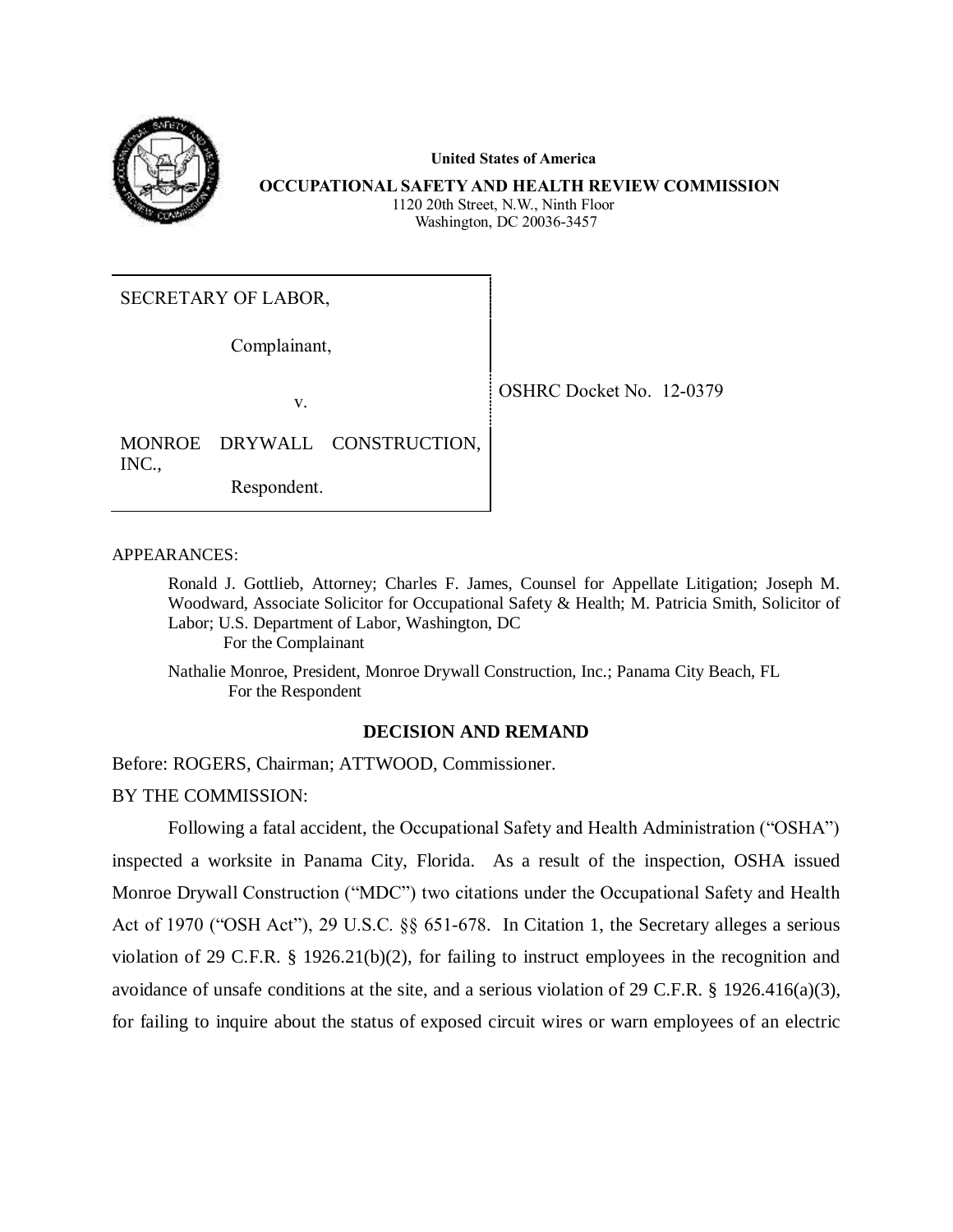shock hazard.<sup>1</sup> In Citation 2, the Secretary alleges an other-than-serious violation of 29 C.F.R. § 1910.1200(e)(1), for not having a written hazard communication program. After a hearing, Administrative Law Judge Stephen J. Simko, Jr., vacated both citations, finding that the Secretary failed to prove "the workers who were performing drywall work at the site were employees of MDC."

For the following reasons, we reverse the judge's decision and remand the matter for further proceedings consistent with this opinion.

### **BACKGROUND**

The accident occurred at a worksite where a large retail store was being remodeled. The project's general contractor, The Hatch Group, retained several subcontractors, including GMB Construction Services ("GMB"), which it hired to complete the framing, drywall installation, and finishing. GMB, in turn, arranged for MDC to perform drywall work at the project. MDC admits that its President, Nathalie Monroe ("Monroe"), and Vice-President, Jeremy Monroe, worked at the site. Besides the Monroes, four other workers were at the site assisting with drywall work.<sup>2</sup> On September 27, 2011, one of these drywall workers was electrocuted when he contacted exposed wiring while clearing an area in which to stack drywall.

On review, the Secretary argues that the judge erred in finding that none of the four drywall workers were MDC employees. MDC, appearing *pro se* throughout these proceedings,

<sup>&</sup>lt;sup>1</sup> The Secretary withdrew Item 1a of this citation, which alleged a serious violation of 29 C.F.R.  $§$  1926.20(b)(1).

 $2$  In several instances during the proceedings, these four individuals were referred to by their ethnicity. We will refer to the workers either by name, where known, or by the nature of the work they performed, i.e. "drywall workers."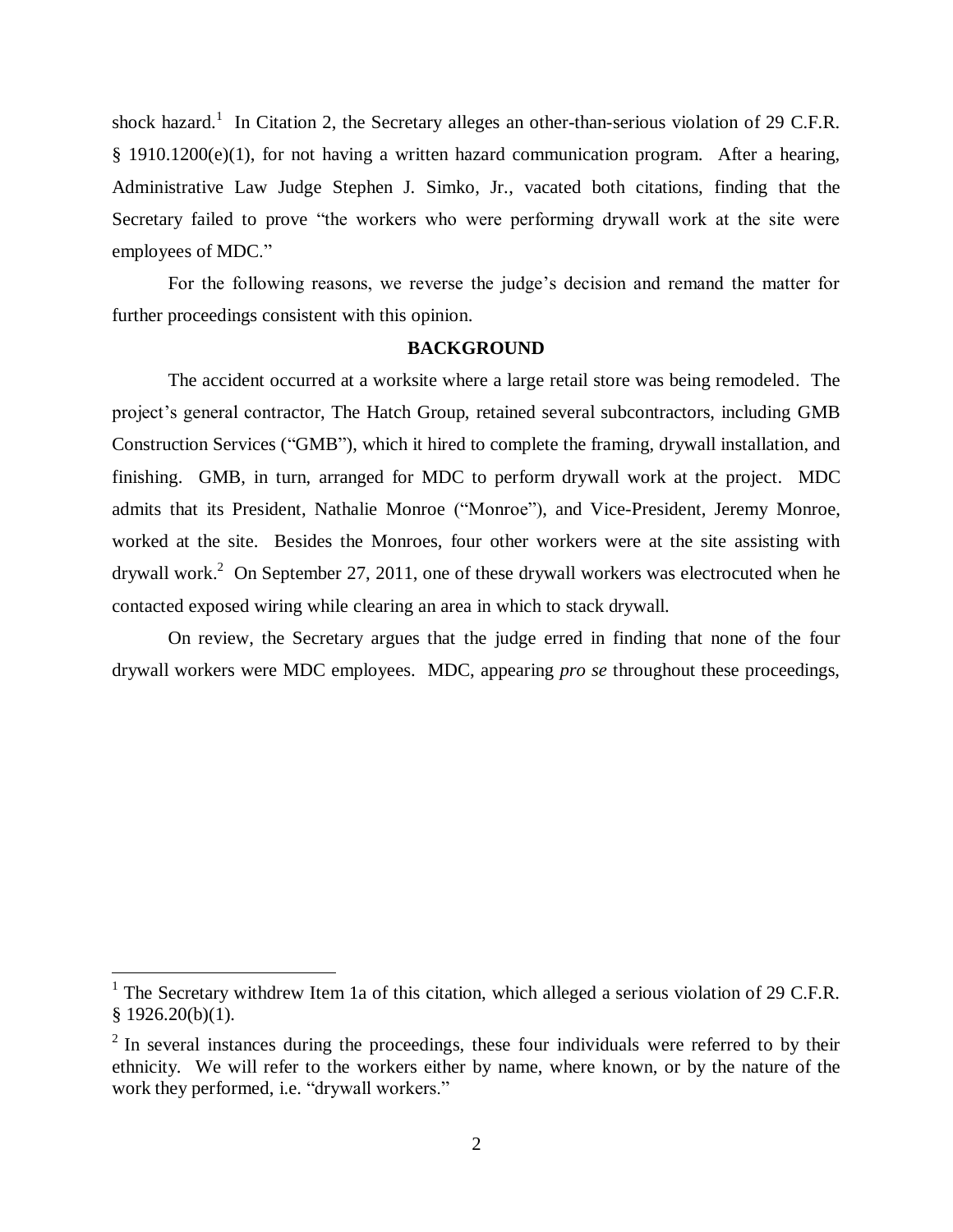did not file a brief on review.<sup>3</sup> Before the judge, however, MDC argued that it did not employ the four drywall workers.<sup>4</sup>

### **DISCUSSION**

To prove a violation of an OSHA standard, the Secretary must show by a preponderance of the evidence that: (1) the cited standard applies; (2) the employer failed to comply; (3) employees had access to the violative condition; and (4) the employer knew or could have known of the violative condition. *See, e.g., Astra Pharmaceutical Prods., Inc*., 9 BNA OSHC 2126, 2129, 1982 CCH OSHD ¶ 25,578, pp. 31,899-900 (No. 78-6247, 1981), *aff'd in pertinent part,* 681 F.2d 69 (1st Cir. 1982). Here, the judge did not reach the elements of the violation because he concluded that the Secretary did not prove, as a threshold matter, that MDC employed the four drywall workers.<sup>5</sup> Specifically, he found that much of the Secretary's

 $3$  When a non-petitioning party does not respond to a briefing notice, the Commission may decide the case without the party's brief. 29 C.F.R. § 2200.93(d); *Well Solutions Inc.*, 15 BNA OSHC 1718, 1720 n.2, 1992 CCH OSHD ¶ 29,743, p. 40,418 (No. 89-1559, 1992). While a party is not required to file a brief, MDC did not respond to the briefing notice or to a subsequent letter from the Commission's Executive Secretary requesting that the company either: (1) provide a brief or letter setting forth its arguments, or (2) inform the Commission in writing that it did not intend to do so. The Commission's rules are intended to enable proceedings to progress efficiently while assuring fairness to all parties. *See e.g*., *Carolyn Manti d/b/a Manti Homes*, 16 BNA OSHC 1458, 1993 CCH OSHD ¶ 30,265, p. 41,683 (No. 92-2222, 1993). These rules are not inflexible, but there are limits to how liberally the Commission and its judges can interpret them to assist an employer appearing *pro se*. *Id*.; *Imageries*, 15 BNA OSHC 1545, 1547, 1992 CCH OSHD ¶ 29,639, p. 40,131 (No. 90-378, 1992) (noting that *pro se* litigants are not excused from following the Commission's procedural rules).

<sup>&</sup>lt;sup>4</sup> We note that the judge took several steps throughout the proceedings to accommodate MDC's *pro se* status. *See e.g., Action Group, Inc.*, 14 BNA OSHC 1934, 1935, 1990 CCH OSHD ¶ 29,166, p. 39,018 (No. 88-2058, 1990) (recognizing that *pro se* litigants may require additional consideration). These efforts included: explaining the hearing process, asking if there were objections to the Secretary's evidence, facilitating the testimony of MDC's witnesses, and liberally construing a document as the company's Answer and then permitting its late filing, even though MDC did not serve the Secretary.

 $<sup>5</sup>$  Although the judge looked at the four drywall workers as a group in analyzing the employment</sup> question, the Secretary need only show that one worker employed by MDC had access to the violative condition. *See Tri-City Constr. Co*., 7 BNA OSHC 2189, 2192, 1980 CCH OSHD ¶ 24,267, p. 29,549 (No. 76-4094, 1980) (finding exposure where employer stipulated that "at least one employee was exposed to the [cited] hazard").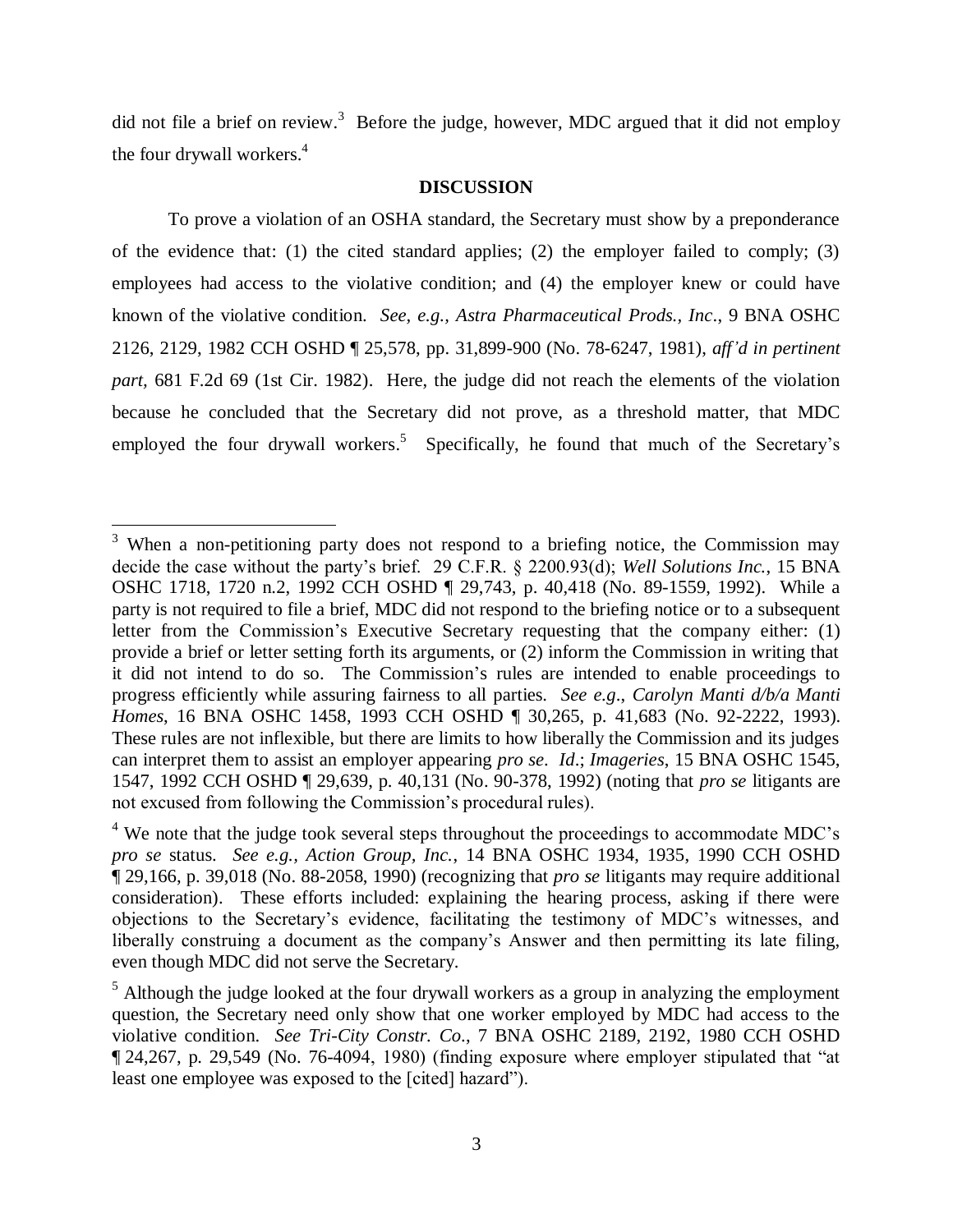evidence was either inadmissible hearsay or, in the alternative, outweighed by Monroe's testimony that MDC did not employ the four drywall workers.

We find that the judge failed to give appropriate weight to the Secretary's evidence of an employment relationship between MDC and three of the drywall workers, whom we find were employees of MDC. $\rm^6$  This evidence includes: (1) the testimony of OSHA Compliance Officer ("CO"), Jeffrey Lincoln; (2) a signed statement from Thomas Grant, GMB's on-site supervisor; (3) deposition testimony from GMB's President, George Blanchette, and (4) two documents related to MDC's scope of work.<sup>7</sup> The CO interviewed two of the drywall workers, Cesar Torres and Genaro Angeles-Vincentes. Although Torres primarily speaks Spanish, he told the CO in English that Monroe hired him to work at the site. With the aid of a translator, Torres and Angeles-Vincentes confirmed that Monroe hired them, along with the decedent and one additional individual, to hang drywall at the site and that she directed their work. Torres also told the CO through the translator that he reported his hours, and those of the other drywall hangers, to Monroe, who paid all of them in cash.

In his decision, the judge determined that the drywall workers' statements did not constitute admissions of a party opponent under Fed. R. Evid.  $801(d)(2)$ , in effect finding they were inadmissible hearsay. He acknowledged, however, that MDC never objected to the statements as hearsay, though he noted that Monroe "appeared unaware" that MDC could make a hearsay-based objection. But when there is no objection, relevant out-of-court statements are admissible and entitled to their natural probative weight. *See MVM Contracting Corp*., 23 BNA OSHC 1164, 1166, 2010 CCH OSHD ¶ 33,073, p. 54,651 (No. 07-1350, 2010) (finding waiver

 $6$  The Secretary also asserts that MDC employed the fourth, unnamed drywall worker. As we have found an employment relationship between MDC and the three other drywall workers, we do not reach whether MDC also employed the fourth drywall worker.

 $<sup>7</sup>$  In addition, the Secretary offered evidence concerning the decedent's workers' compensation</sup> claim, after the judge admitted a document proffered by MDC titled "Amended Verified Petition for Attorney's Fees" (the "Petition"). We question whether the Petition, which related to the settlement of the workers' compensation claim, or the documents offered in response by the Secretary, are relevant to determining if MDC employed the decedent or any other workers under the OSH Act. Nonetheless, because the judge concluded that the evidence was not probative, we find it unnecessary to evaluate whether he erred in admitting it. *See Woolston Constr. Co., Inc*., 15 BNA OSHC 1114, 1119, 1991-1993 CCH OSHD ¶ 29,394, p. 39,569 (No. 88-1877, 1991) (finding no error when judge did not rely on witness's testimony), *aff'd without published opinion*, No. 91-1413, 1992 WL 117669 (D.C. Cir. May 22, 1992).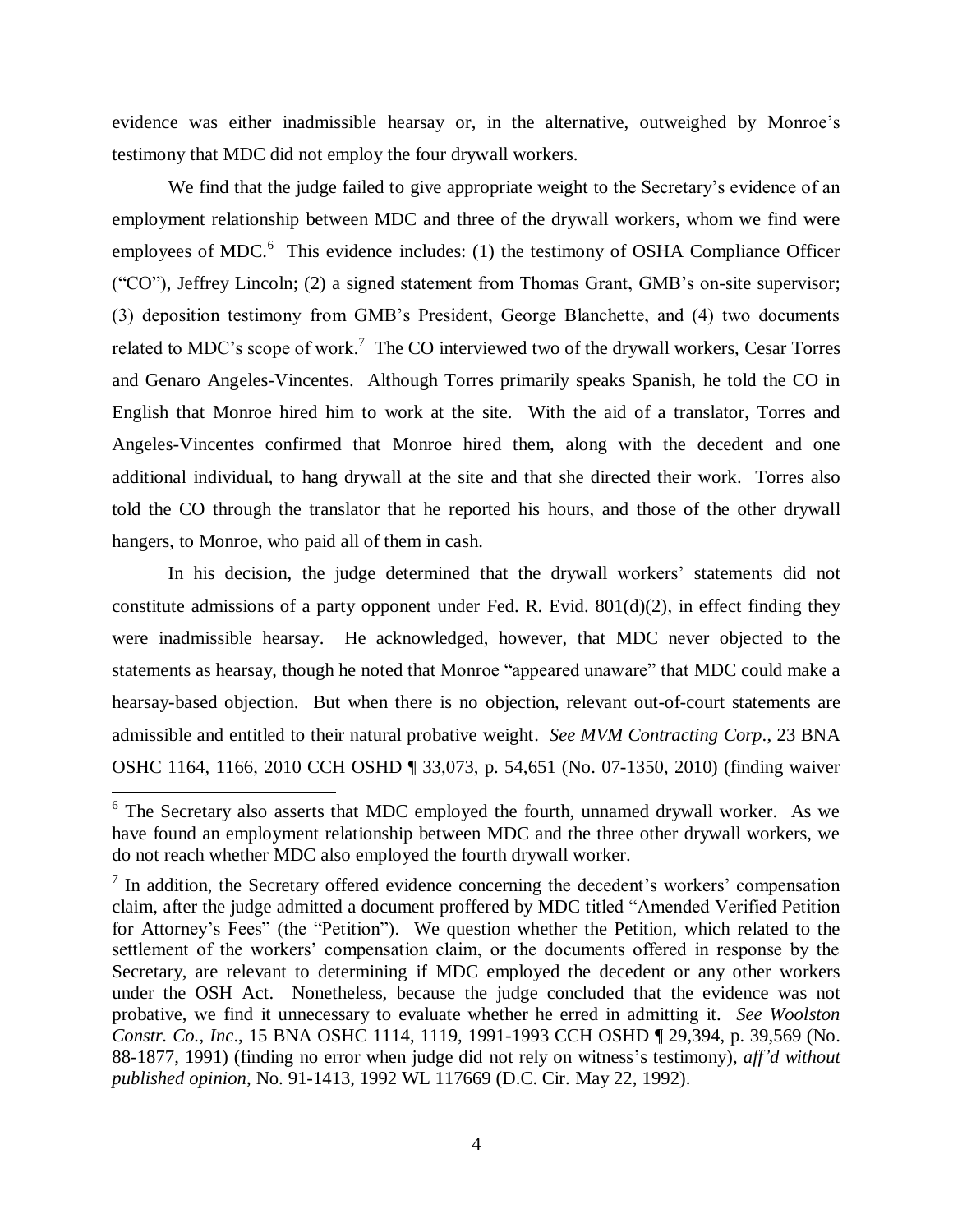in the absence of a timely objection); *Power Fuels, Inc*., 14 BNA OSHC 2209, 2214, 1991 CCH OSHD ¶ 29,304, p. 39,347 (No. 85-166, 1991) (same); *George Harms Constr. Co. v. Chao*, 371 F.3d 156, 164-65 (3d Cir. 2004) (finding that hearsay evidence admitted without objection is to be considered and given its natural probative weight as if it were admissible in law); Fed. R. Evid. 103(a)(1), 401, 403. And by waiting to raise the issue *sua sponte* for the first time in his decision, the judge deprived the Secretary of an opportunity to introduce other evidence to show that the statements were not hearsay or that they were admissible under one of the exceptions to the rule. *See* Fed. R. Evid. 801, 803, 804, 807. Without any objections, the Secretary had no reason to present the declarants themselves or to otherwise establish the truth of what they asserted. *See* Fed. R. Evid. 103, 801, 804; *Regina Constr. Co*., 15 BNA OSHC 1044, 1048, 1991-1993 CCH OSHD ¶ 29,354, p. 39,467 (No. 87-1309, 1991) (noting that respondent could have called out-of-court declarants as witnesses); *George Harms*, 371 F.3d at 164-65 (same). Therefore, the judge erred in treating this evidence as inadmissible hearsay.

The judge ruled in the alternative that if the statements of Torres and Angeles-Vincentes were admissions of a party opponent and thus admissible under Fed. R. Evid. 801(d)(2), they still should not be given any weight because the Secretary "offered nothing" to show the translator's qualifications. This too was error. As an initial matter, not all of the statements made by Torres required a translator, so the statements he made in English to the CO fall outside of the judge's ruling. Moreover, MDC does not claim that the translator erroneously conveyed what Torres and Angeles-Vincentes said. *See* Fed. R. Evid. 103(a) (requiring parties to preserve claims of error). Indeed, Monroe actually corroborated key aspects of the translated statements by admitting that: (1) on the day of the accident, Torres told "everybody" he worked for her, (2) she knew Torres from working with him on a past project, and (3) Torres called her after the accident asking for money. Further, neither MDC nor the judge questioned the accuracy of the CO's recollection or his credibility. *Id*. In this situation, we find that having limited information about the translator's qualifications does not justify giving the statements he translated for Torres and Angeles-Vincentes no weight. *See United States v. Nazemian*, 948 F.2d 522, 528 (9th Cir. 1991) (finding interpretation reliable despite the lack of evidence regarding the interpreter's qualifications); *United States v. Alvarez*, 755 F.2d 830, 859-60 (11th Cir. 1985) (determining that because the interpreter was a language conduit the translation was not hearsay); *DCS Sanitation Mgmt. Inc. v. OSHRC*, 82 F.3d 812, 815-16 (8th Cir. 1996) (same).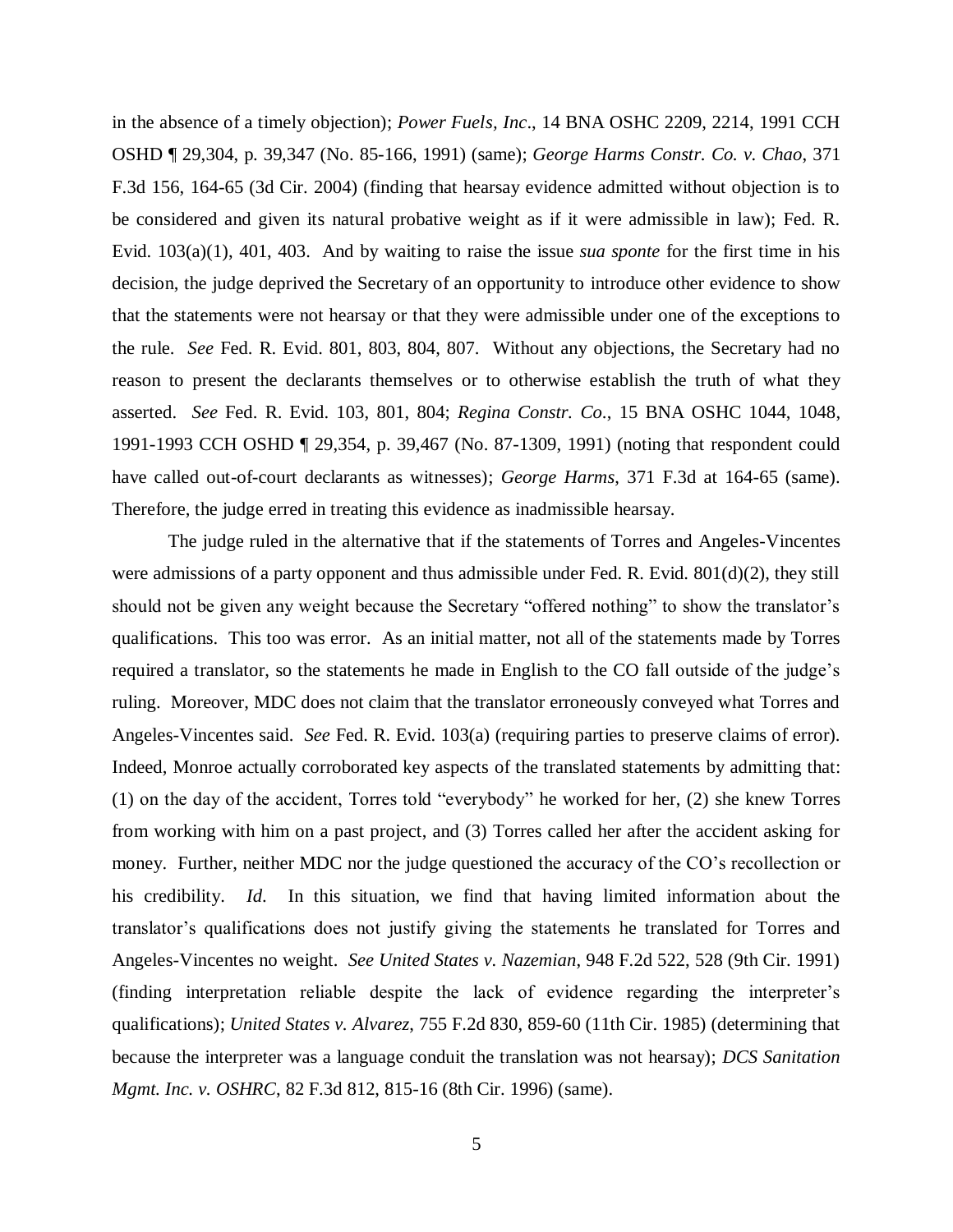With regard to Grant's written statement and Blanchette's deposition testimony, the judge gave this evidence no weight based on his finding that both were motivated to falsely claim that GMB did not itself employ any of the drywall workers in order to avoid liability. The judge instead credited Monroe's "adamant" testimony, even though he described her as "excitable" at the hearing. According to the judge, her "demeanor … was consistent with that of a person truthfully testifying and sensing that no one believes her protestations that these [drywall] workers were not MDC's employees."

The record, however, does not support the judge's weighing of this evidence. *See Beta Constr*. *Co*., 16 BNA OSHC 1435, 1441-42, 1992 CCH OSHD ¶ 30,239, p. 41,649-50 (No. 91- 102, 1993) (finding that credibility must be assessed in view of the whole record). Both Grant and Blanchette denied that GMB hired, employed, or paid any individual drywall workers. Blanchette asserted that GMB subcontracted all of the drywall hanging and finishing to MDC, and that Monroe admitted to him she employed the decedent and other drywall workers.<sup>8</sup> Grant also specified that Monroe employed Torres, the decedent, and two others.<sup>9</sup> In evaluating Grant's statement, we see no difference between his motivation and Monroe's—she too had an interest in avoiding liability. As for Blanchette, not only does MDC make no claim that he lied, there is less to impugn his testimony than there is to impugn Monroe's. At the time of his deposition, it was too late for the Secretary to issue GMB a citation under the OSH Act and the

<sup>&</sup>lt;sup>8</sup> By neither attending nor responding to Blanchette's deposition, MDC waived any potential hearsay objections. *See Power Fuels,* 14 BNA OSHC at 2214, 1991 CCH OSHD at p. 39,347. Even if there had been a timely objection, Monroe's statements would be admissible as admissions of a party opponent under Fed. R. Evid. 801(d)(2). *See MVM Contracting*, 23 BNA OSHC at 1166, 2010 CCH OSHD at pp. 54,651-52.

 $9$  Although Grant did not testify at the hearing, the CO relayed their conversations and MDC, after being specifically asked by the judge, had no objection to the admission of Grant's signed, written statement. *See MVM Contracting*, 23 BNA OSHC at 1166, 2010 CCH OSHD at pp. 54,651-52. Notably, MDC disputes only the accuracy of Grant's statements about who employed the drywall workers, not the fact that he made them.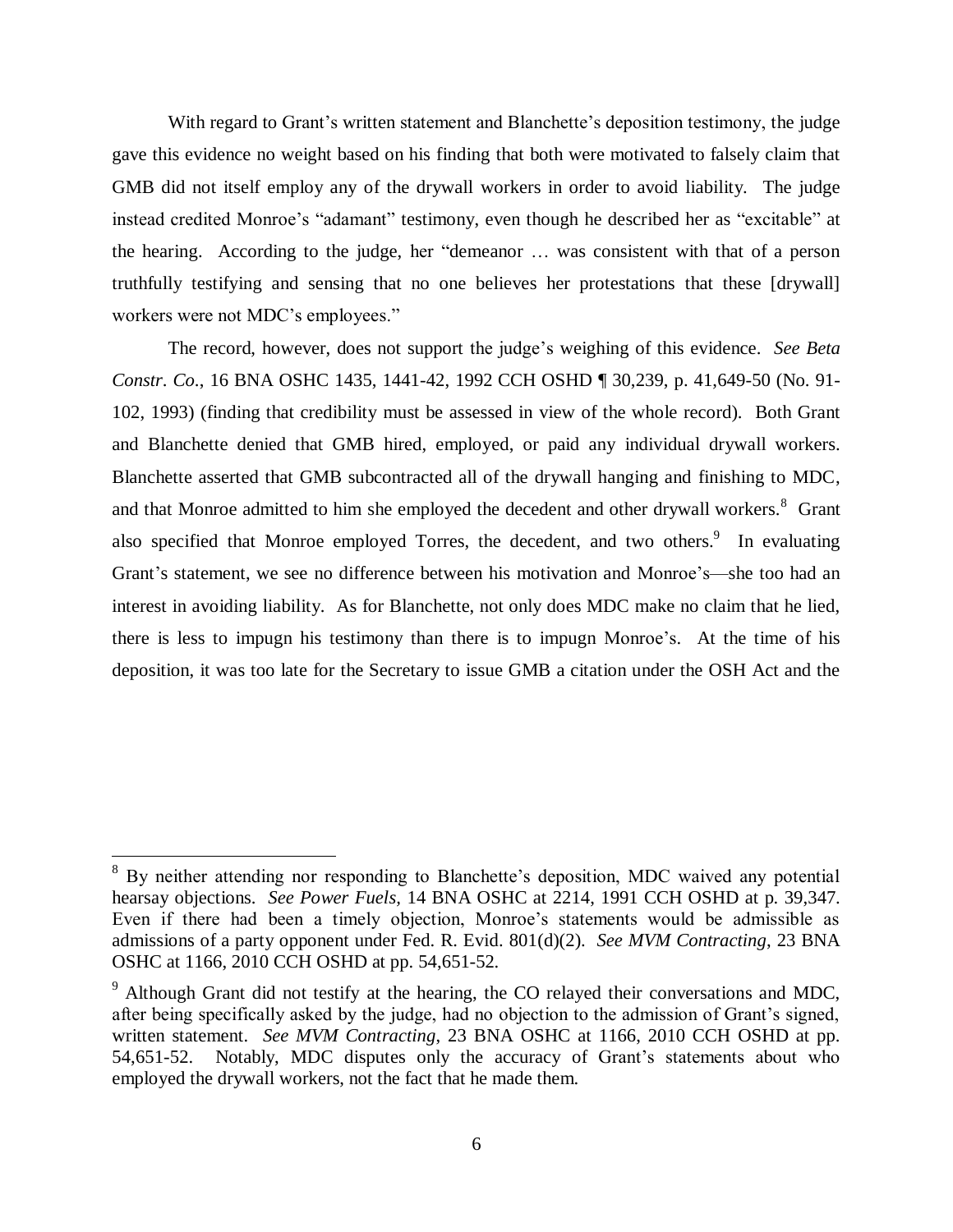decedent's workers' compensation claim had been settled.<sup>10</sup> Thus, we find Grant's statement and Blanchette's testimony to be credible and persuasive evidence that MDC employed the drywall workers.

Our conclusion is further supported by two documents the Secretary submitted into evidence, both of which the judge erroneously characterized as "not help[ful]" to deciding the employment issue. The first is a letter from GMB to Monroe about the scope of work, and the second is MDC's "invoice" for the project. Granted, neither document speaks directly to whether MDC hired the decedent and other drywall workers. However, both are relevant in assessing the contrast between the statements of Grant and Blanchette, who both asserted that GMB hired MDC to do all the drywall work—including hanging and finishing—and Monroe's opposing testimony that MDC contracted to do only the finishing work. GMB's letter to Monroe requests the following work for a total cost of \$5,500: "hang[,]<sup>11</sup> tape, bed coat and finish coat for 338 boards[,] bed coat and skim coat all existing drywall that has already been taped[,] touch up remainder of existing." After working at the site for a few days, Monroe faxed GMB a document labeled "Contractors Invoice," seeking payment of \$5,500 to "Hang - tape - finish" 338 boards, and finish 150 boards, which also specifies that it is "In accordance with our Agreement." Contrary to the judge, we find that these two documents corroborate Grant and Blanchette's statements that GMB subcontracted both the drywall hanging and finishing work to MDC, and that GMB therefore had no need to hire drywall workers itself for the project.

In sum, the judge's assessment of the Secretary's evidence is unsupported by the record as a whole. Therefore, his view of Monroe's credibility does not compel a different result than

 $10$  The judge also found Blanchette lacked credibility because he denied employing Grant even though he admitted that Grant was at the site to supervise GMB's subcontractors. We find that the judge gave this apparent contradiction undue weight. The record shows that the two men were friends and Blanchette viewed Grant's role as one of "helping him out" in exchange for room and board, as opposed to an employer/employee relationship. Blanchette's belief in this regard may have been legally incorrect but nonetheless held in good faith. This evidence, therefore, does not justify rejecting his testimony that GMB hired only MDC to hang and finish the drywall. *See Beta Constr*., 16 BNA OSHC at 1441-42, 1993 CCH OSHD at pp. 41,649-50.

 $11$  Blanchette explained at his deposition that hanging and taping are two different activities, and that there was a missing comma after "hang" in his letter.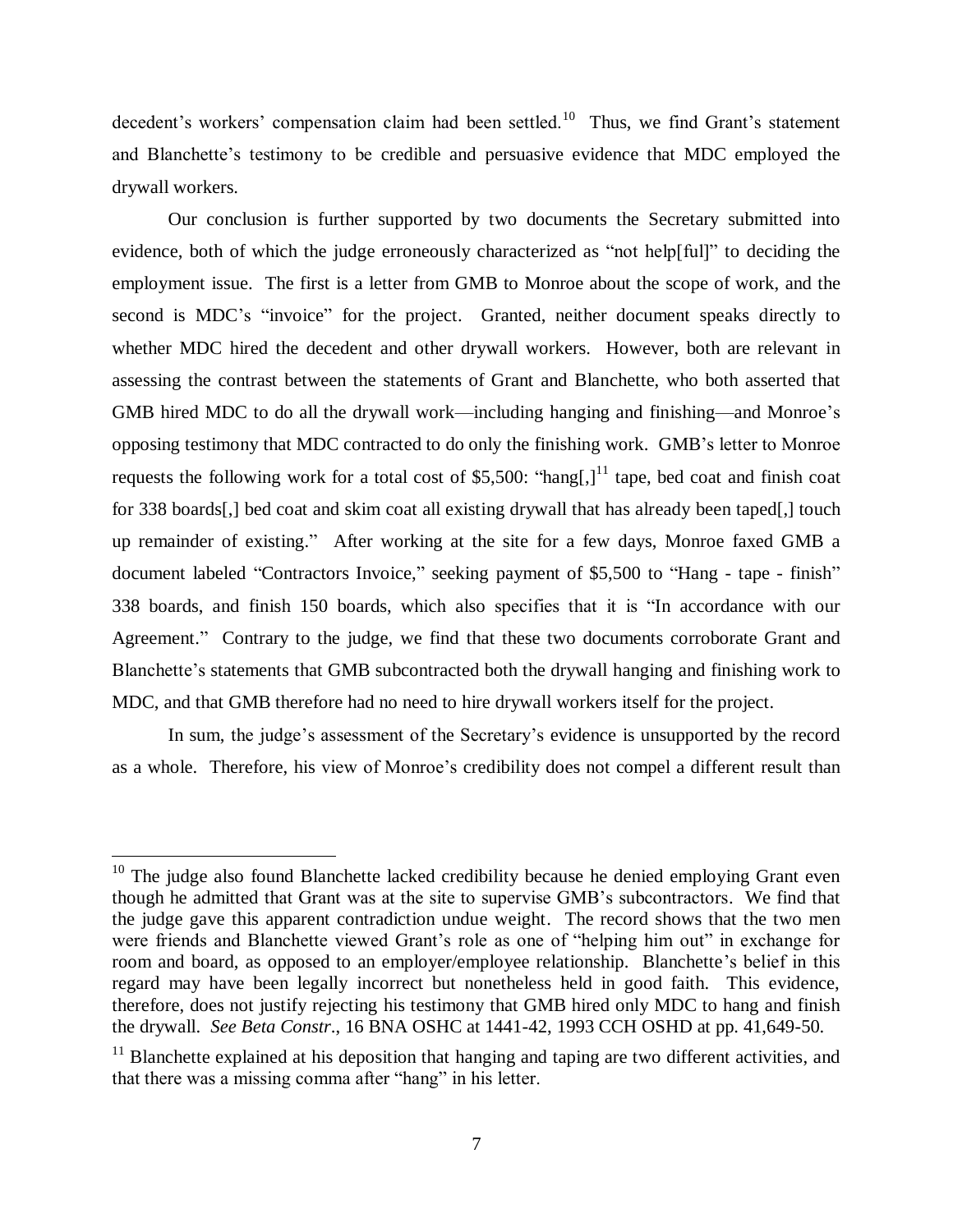the one we reach here. 12 *See C. Kaufman, Inc*., 6 BNA OSHC 1295, 1298, 1977-1978 CCH OSHD ¶ 22,481, p. 27,099 (No. 14249, 1978) (stating that Commission will not defer to a credibility finding if it is not "made in light of the entire record" or if it is "materially distorted by an erroneous view of the legal issue."); *Metro Steel Constr. Co*., 18 BNA OSHC 1705, 1707, 1999 CCH OSHD ¶ 31,082, p. 46,667 (No. 96-1459, 1999) (finding judge's reliance on compliance officer's testimony was error when the record as a whole contradicted that testimony); *Brickfield Builders*, 17 BNA OSHC 1084, 1993-1995 CCH OSHD ¶ 30,696, p. 42600 (No. 93-2801, 1995) (same).

For these reasons, we find that the Secretary's evidence shows that MDC employed Torres, Angeles-Vincentes, and the decedent. Accordingly, we reverse the judge's decision and remand for him to consider whether the Secretary established the alleged violations by proving applicability of the cited standards, noncompliance, exposure to the violative conditions, and knowledge.

SO ORDERED.

 $\frac{1}{s}$ 

Thomasina V. Rogers Chairman

 $\sqrt{s/}$ 

Dated: April 19, 2013 Commissioner

 $\overline{a}$ 

Cynthia L. Attwood

 $12$  We note that the Commission is in the same position as the judge when assessing the credibility of Blanchette, Grant, and the drywall workers, none of whom testified at the hearing, and when reviewing the documentary evidence. *See Brickfield Builders Inc.*, 17 BNA OSHC 1084, 1993-1995 CCH OSHD ¶ 30,696, p. 42,600 (No. 93-2801, 1995) (rejecting judge's assessment of photographic evidence).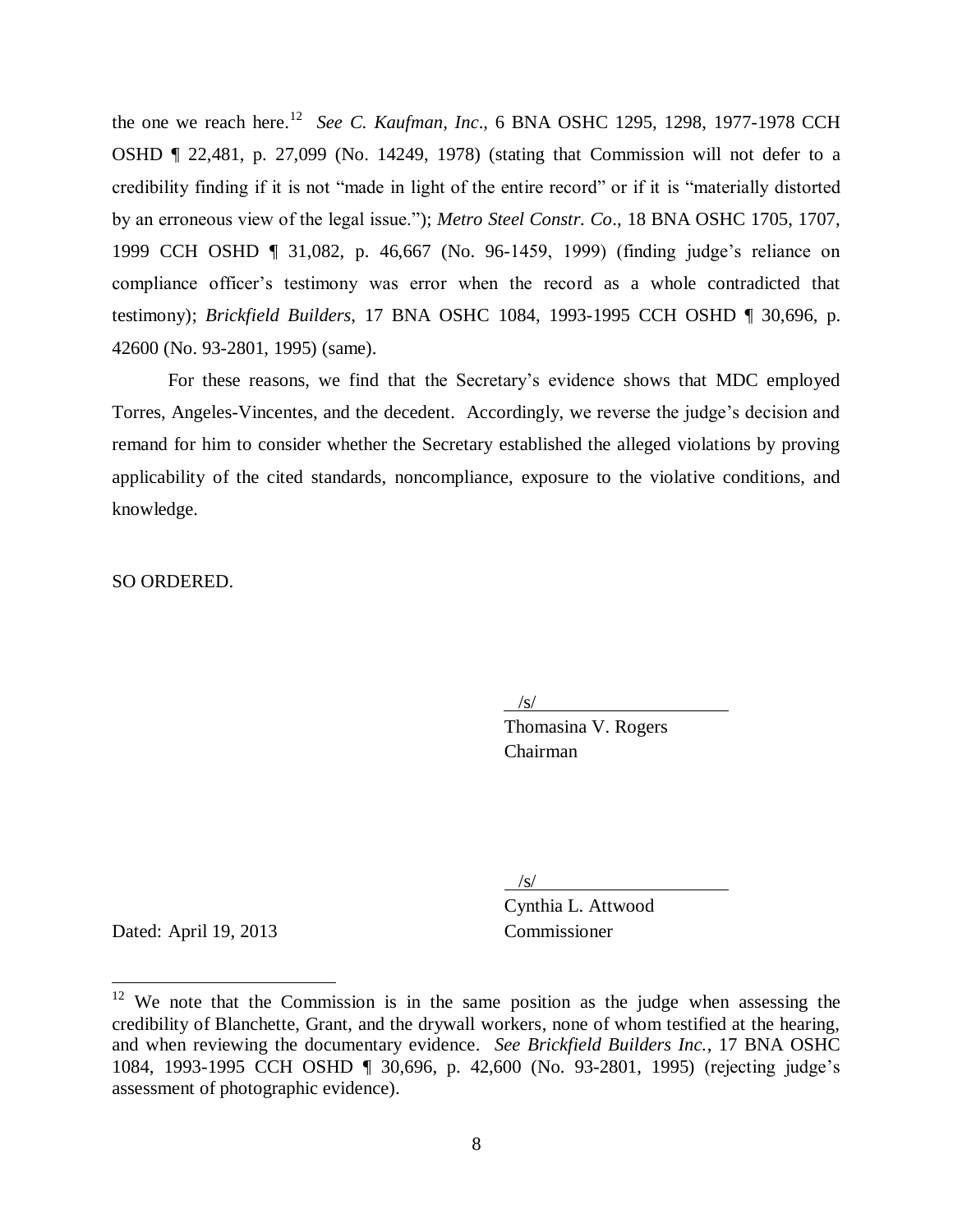#### United States of America **OCCUPATIONAL SAFETY AND HEALTH REVIEW COMMISSION** 1924 Building - Room 2R90, 100 Alabama Street, SW

Atlanta, Georgia 30303-3104

Secretary of Labor,

Complainant,

v. OSHRC Docket No. **12-0379**

Monroe Drywall Construction, Inc. <br>
On Remand

Respondent.

Appearances:

Melanie Paul, Esquire, U. S. Department of Labor, Office of the Solicitor Atlanta, Georgia For Complainant

Jeremy Monroe and Nathalie Monroe, *pro se,* Monroe Drywall Construction, Inc. Panama City Beach, Florida For Respondent

Before: Administrative Law Judge Stephen J. Simko, Jr.

# **DECISION AND ORDER**

This case is before me on remand from the Commission. A hearing was held in this matter in Panama City, Florida, on June 1, 2012. The procedural background of this case is contained in my initial decision dated November 20, 2012, and in the Commission's decision and remand dated April 19, 2013. In my decision, I found the Respondent was not the employer of three workers on Monroe Drywall Construction, Inc.'s (MDC) jobsite. Having determined MDC was not the employer of the workers, the citations were vacated. On review, the Commission held that these workers were employees of MDC. The case was remanded to consider whether the Secretary established the alleged violations of 29 CFR §§ 1926.21(b)(2), 1926.416(a)(3), and 1910.1200(e)(1). For the reasons that follow, the alleged violations are affirmed and total penalties of \$600.00 are assessed.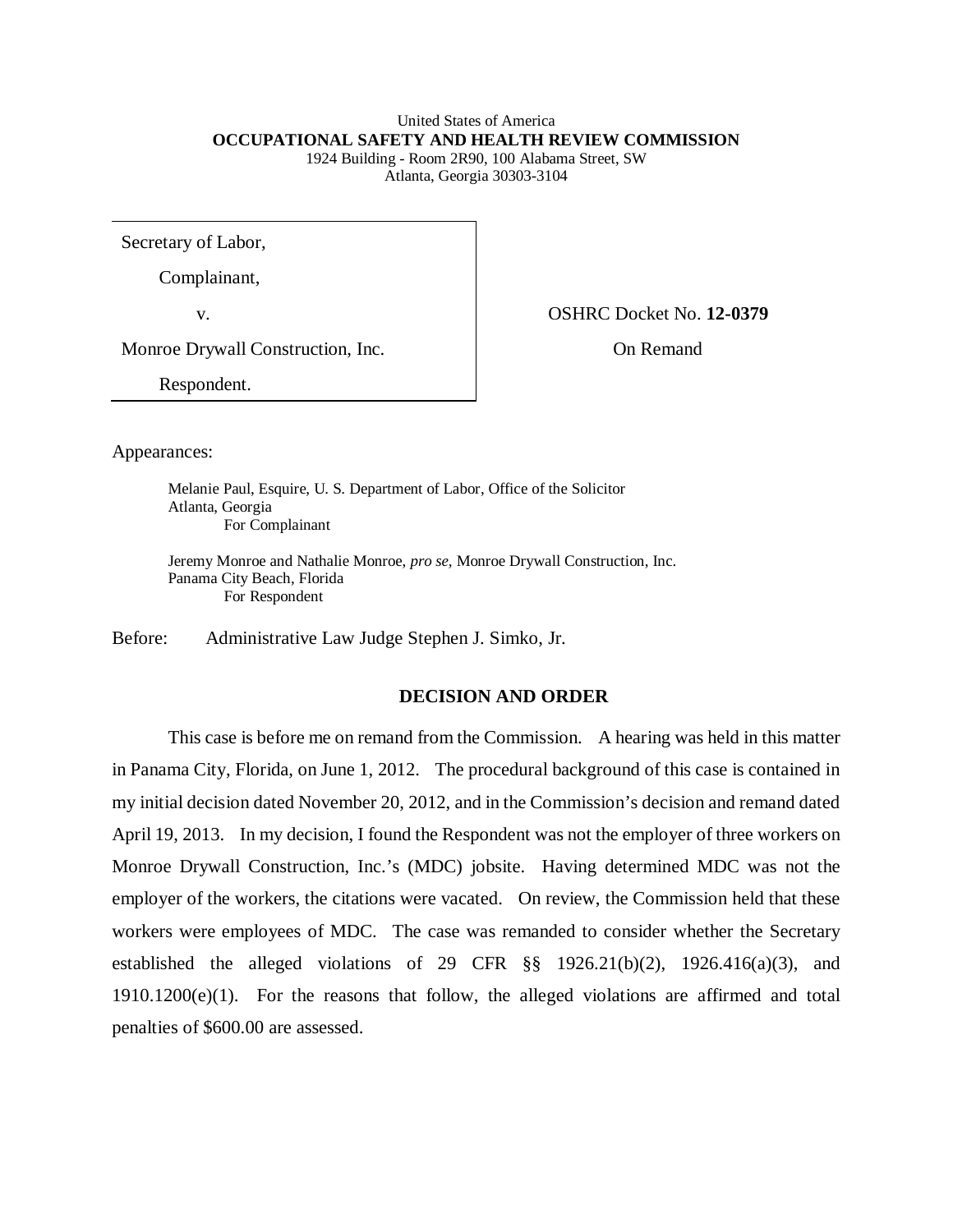#### **Discussion**

The Secretary has the burden of establishing the employer violated the cited standard.

To prove a violation of an OSHA standard, the Secretary must show by a preponderance of the evidence that (1) the cited standard applies; (2) the employer failed to comply with the terms of the cited standard; (3) employees had access to the violative condition; and (4) the cited employer either knew or could have known with the exercise of reasonable diligence of the violative condition.

*JPC Group, Inc.*, 22 BNA OSHC 1859, 1861 (No. 05-1907, 2009).

It is undisputed that the standards are applicable. Respondent is engaged in the installation and finishing of drywall, a construction activity. All employers are required to develop, implement and maintain written hazard communication programs. Uncontroverted evidence also establishes employee exposure in that MDC employees worked in the vicinity of an electric shock hazard and used drywall joint compound, a respiratory irritant.

Remaining at issue are whether MDC failed to comply with the terms of the standards and whether Respondent had actual or constructive knowledge of the violative conditions.

#### **Citation No. 1, Item 1b, Alleged Serious Violation of 29 CFR § 1926.21(b)(2)**

In Citation No. 1, Item 1b, the Secretary alleges:

29 CFR § 1926.21(b)(2):The employer did not instruct each employee in the recognition and avoidance of unsafe conditions and the regulations applicable to his work environment to control or eliminate any hazards or other exposure to illness or injury:

a. On or about September 27, 2011, employees installing drywall were not trained to recognize hazards specific to the multi-trade construction site to include, but not limited to electrical shock hazards.

The standard at 29 CFR  $\S$  1926.21(b)(2) provides:

(2) The employer shall instruct each employee in the recognition and avoidance of unsafe conditions and the regulations applicable to his work environment to control or eliminate any hazards or other exposure to illness or injury.

In a statement given to the Secretary's compliance officer during the investigation, one employee said Nathalie Monroe, MDC's president, provided a safety briefing for use of the scissor lift (Exh. C-3). Ms. Monroe testified she did not instruct employees to watch out for the electrical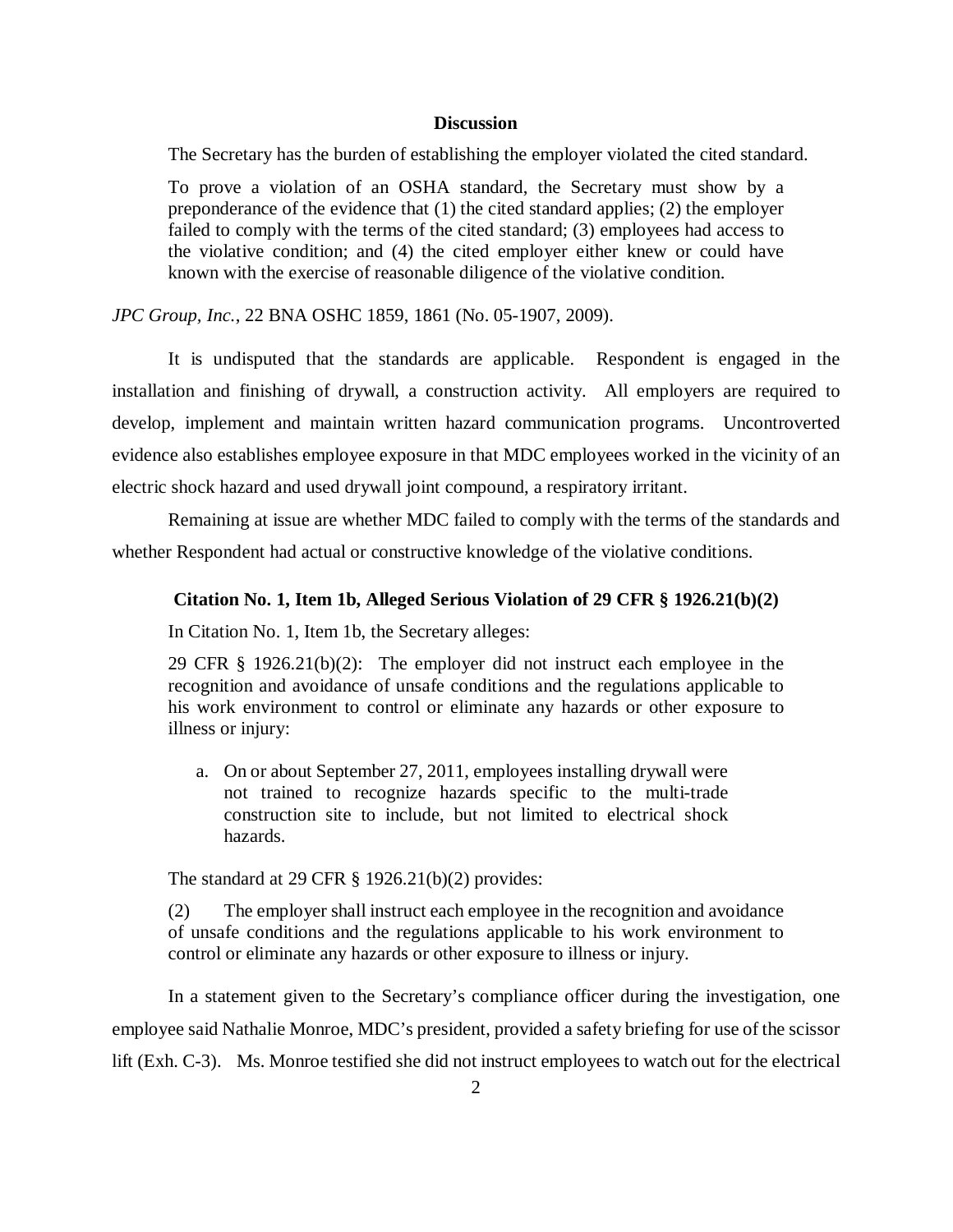conduit because everyone told her it was safe. In fact, bare wires extending from the bottom of the conduit were energized. Ms. Monroe, on cross-examination, testified she did not provide any training to each of Respondent's employees on the jobsite, claiming they did not work for MDC. The Secretary produced sufficient evidence to prove it is more likely than not that MDC did not instruct each employee in the recognition and avoidance of unsafe conditions including electrical shock hazards on the jobsite.

Respondent claims it did not have actual knowledge of an unsafe electrical shock condition of the conduit and wires in the area where its employees were working. Ms. Monroe was working on an elevated scissor lift next to the conduit one day before the incident in which an MDC employee touched an energized wire in the conduit. While Ms. Monroe may have thought the conduit was safe, she did not take steps to determine whether the bare wires extending from the bottom of the conduit were energized. On September 27, 2011, her employees worked on the floor stacking drywall next to the bare wires. MDC, through Ms. Monroe, its president, had constructive knowledge of the electrical hazard. Ms. Monroe worked adjacent to the conduit on September 26, 2011, and knew her employees worked in the immediate area of the electrical shock hazard.

The Secretary has established a violation of 29 CFR § 1926.21(b)(2). The violation was serious. Where employees are not instructed in the recognition and avoidance of unsafe conditions including electrical shock hazards, contact with such hazards could result in death or serious physical harm.

### **Citation No. 1, Item 2, Alleged Serious Violation of 29 CFR § 1926.416(a)(3)**

In Citation No. 1, Item 2, the Secretary alleges:

29 CFR  $\S$  1926.416(a)(3): Before work was begun, the employer did not ascertain by inquiry or direct observation, or by instruments, whether any part of an energized electric power circuit, exposed or concealed, was so located that performance of the work could bring any person, tool, or machine into physical or electrical contact with the electric power circuit:

a. On or about September 27, 2011, the employer did not inquire about the status of the exposed parking lot lighting circuit wires or warn employees installing drywall material of the electric shock hazard.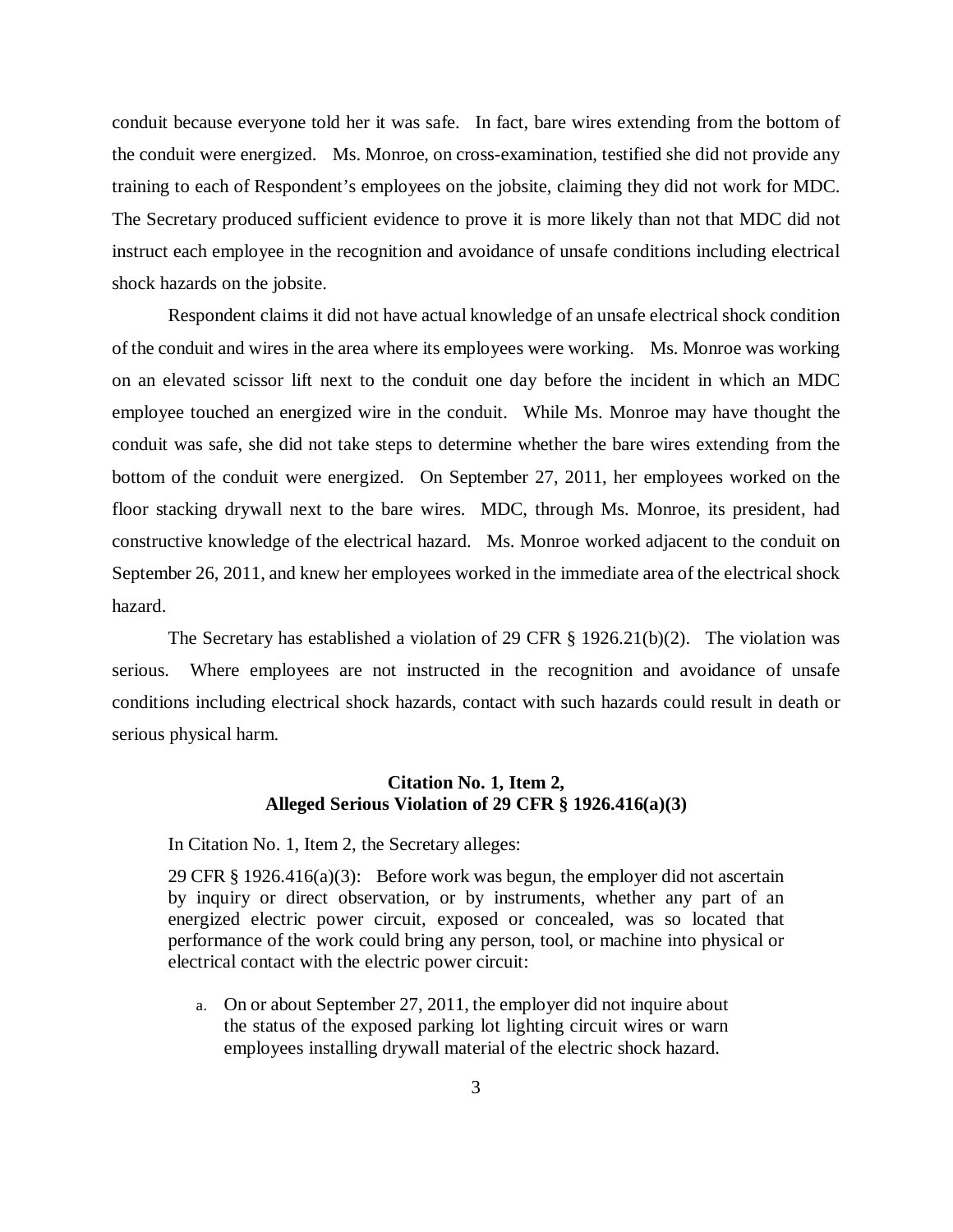The standard at 29 CFR  $\S$  1926.416(a)(3) provides:

(3) Before work is begun the employer shall ascertain by inquiry or direct observation, or by instruments whether any part of an energized electric power circuit, exposed or concealed, is so located that the performance of the work may bring any person, tool, or machine into physical or electrical contact with the electric power circuit. The employer shall post and maintain proper warning signs where such a circuit exists. The employer shall advise employees of the location of such lines, the hazards involved, and the protective measures.

The Secretary's compliance officer testified only as to the nature of the charge as set forth in Citation No. 1, Item 2. He gave no factual testimony to support the alleged violation of the standard.

Nathalie Monroe, MDC's president, however, in her statement to the compliance officer, stated that the metal conduit ran down the wall, and she was on the scissor lift near the top of the wall and the conduit. She did not see the wire extending from the bottom of the conduit (Exh. C-15). She testified at trial she was told the conduit was safe. Ms. Monroe did not say who told her it was safe. There is no other evidence relating to whether MDC made any inquiry or observations before beginning work or during work concerning the location of the energized wires in the area where its employees worked. From the totality of the testimony and other evidence, the logical inference is that MDC made no inquiry, observation, or other test to determine whether an exposed energized electric power circuit was so located that an employee of MDC might physically contact it. Contact with shock energized lines can result in death or serious physical harm from electrical shock.

Respondent had constructive knowledge of the violative conditions. Ms. Monroe worked at the top of the electrical conduit on September 26, 2011, and her employees worked on the floor near the bottom of the conduit with exposed wires on September 27, 2011. MDC made no independent inquiry to determine if the power circuit was energized, creating a hazard of electrical shock to MDC employees.

The Secretary has established a serious violation of 29 CFR  $\S$  1926.416(a)(3).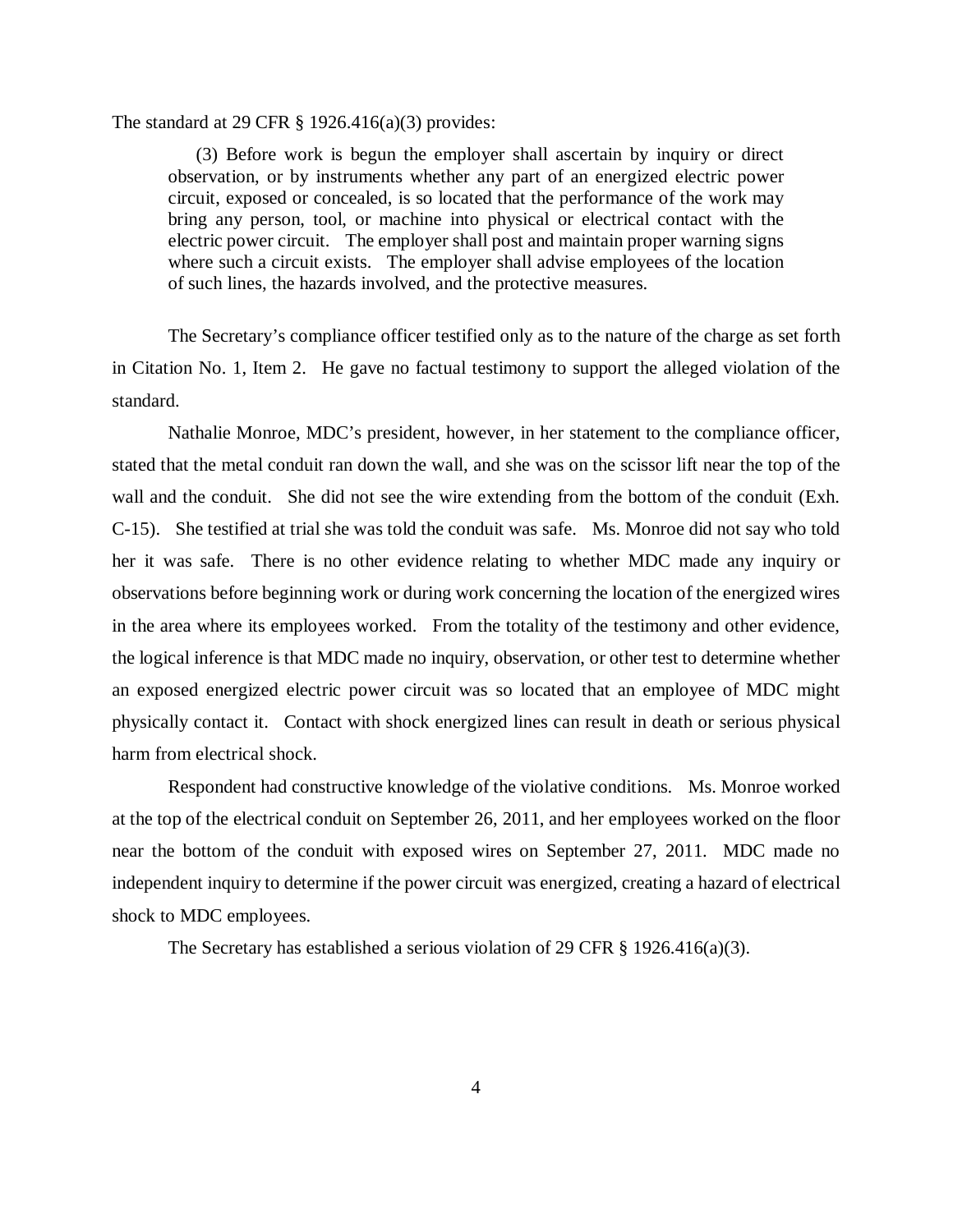#### **Citation No. 2, Item 1, Alleged Other-than-Serious Violation of 29 CFR § 1910.1200(e)(1)**

In Citation No. 2, Item 1, the Secretary alleges:

29 CFR 1910.1200(e)(1):The employer did not develop, implement, and/or maintain at the workplace a written hazard communication program which describes how the criteria specified in 29 CFR 1910.1200(f), (g), and (h) will be met: (Construction Reference: 1926.59)

a. On or about September 27, 2011, the employer did not develop, implement, or maintain a written Hazard Communication Program that included Material Safety Date Sheets and training for employees working with hazardous chemicals such as, but not limited to the following:

Drywall joint compound - a respiratory irritant

The standard at 29 CFR § 1910.1200(e)(1) provides:

(e) *Written hazard communication program*. (1) Employers shall develop, implement, and maintain at each work place, a written hazard communication program which at least describes how the criteria specified in paragraphs (f), (g), and (h) of this section for labels and other forms of warning, material safety data sheets, and employee information and training will be met, and which also includes the following:

(i) A list of the hazardous chemicals known to be present using an identity that is referenced on the appropriate material safety data sheet (the list may be compiled for the workplace as a whole or for individual work areas)

The Secretary's compliance officer, Jeffrey Lincoln, testified that MDC's employees were performing drywall finishing which includes the use of drywall joint compound. Mr. Lincoln testified that, when sanded, the compound particles become airborne. These particles are a respiratory irritant.

Mr. Lincoln testified regarding the requirements of the standard as follows:

The products they're using have to be labeled properly. They have to have the company MSDS sheets for each proper chemical that's hazardous on the job site. They have to have a written hazard communication program that specifies how their overall program is run, who is responsible for it, and there has to be training for the materials that are being used so that they're trained to the MSDS sheets and the hazards that are listed on them.

(Tr. 72).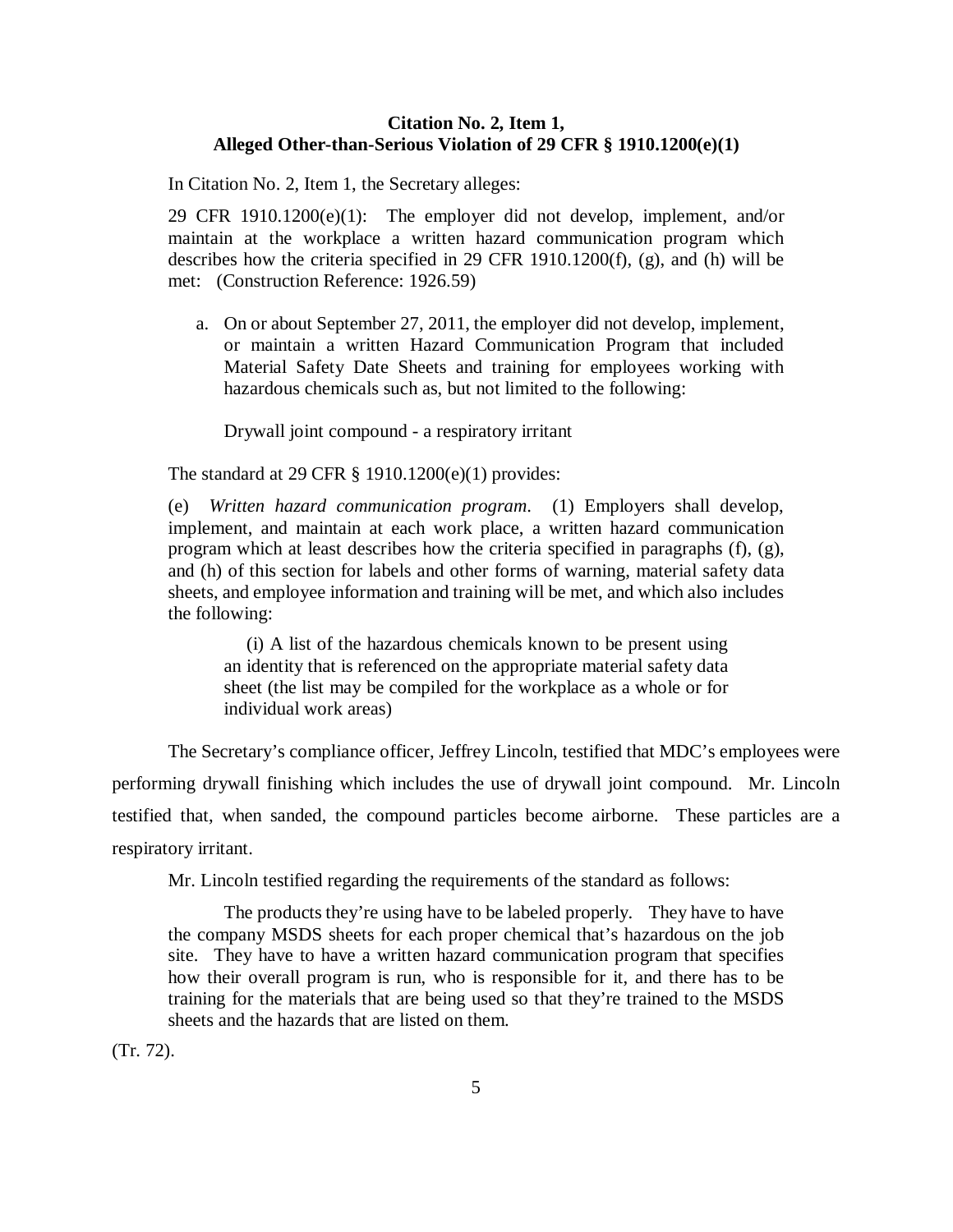When questioned by the Court, Mr. Lincoln expanded his testimony relating what he found during his inspection:

THE JUDGE: Let me ask you, what - - you said what the requirements of that standard are. What was done here?

THE WITNESS: My indication at the job site, I asked Nathalie Monroe for her programs, to include safety program, hazard communication programs, and she said that she did not have programs, because it was just her and her husband in the company and they talked to each other about safety.

(Tr. 73).

Ms. Monroe testified that MDC had Material Safety Data Sheets (MSDS) for the drywall compound. While MDC may have maintained an MSDS for drywall compound at the jobsites, it did not provide it to OSHA when requested.

The Secretary's evidence establishes a violation of 29 CFR § 1910.1200(e)(1). Respondent did not develop or maintain a written hazard communication program for drywall compound, an eye irritant. This violation was properly classified as an other-than-serious violation. The violative conditions may result in irritation of the eyes, but would not likely result in death or serious physical harm.

#### **Penalty Determination**

The Commission is the final arbiter of penalties in all contested cases. "In assessing penalties, section 17(j) of the OSH Act, 29 U.S.C. § 666(j), requires the Commission to give due consideration to the gravity of the violation and the employer's size, history of violation, and good faith." *Burkes Mechanical, Inc.*, 21 BNA OSHC 2136, 2142 (No. 04-0475, 2007).

MDC employed five employees including the two owners. On the date of the incident that gave rise to the OSHA inspection, MDC had two employees on site stacking drywall. In proposing penalties for the violations alleged in Citation No. 1, Item 1b, the Secretary considered Respondent's size but gave no consideration to its good faith and history. No evidence was presented as to any previous inspections of this company. MDC has no prior OSHA citation history. While the Commission has rejected MDC's defense of no employment relationship with these workers, the company's owners exhibited good faith in this matter. Their actions were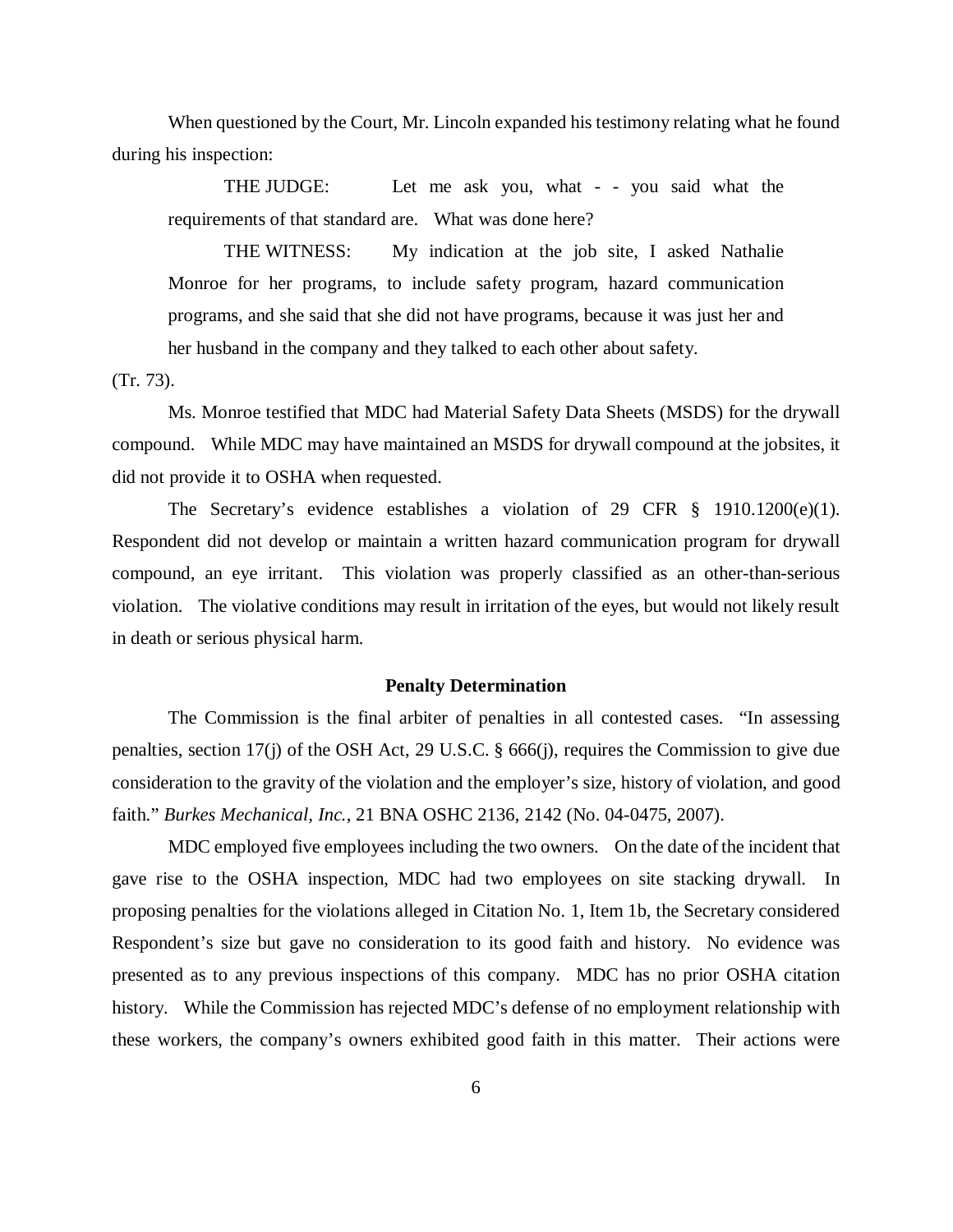consistent with a good faith belief MDC had no employees other than Nathalie and Jeffrey Monroe.

The Secretary's compliance officer considered the severity of the hazard for Citation No. 1, Item 1, to be high including death, but probability as lesser due to the small amount of work performed compared to the total job. The Secretary withdrew Item 1a at the hearing. That Item alleged that MDC did not initiate or maintain a safety and health program. The proposed penalty for Items 1a and 1b was \$2,400.00.

Here the Secretary dropped a major portion of Item 1 and did not consider good faith and history of MDC. After considering all these factors, a penalty of \$200.00 is assessed for the remaining Item 1b.

With regard to Citation No. 1, Item 2, the Secretary also considered Respondent's size but no consideration was given to MDC's history. Regarding good faith, the Secretary's proposed penalty was based in large part on the allegation in Item 1a that MDC did not initiate or maintain an adequate safety and health program. That item was withdrawn by the Secretary at the hearing. That withdrawn allegation cannot now serve as a basis for the Secretary's claim of lack of good faith. The failure to make sufficient inquiry as to whether an electric power circuit is energized can result in death or serious inquiry. This can cause a higher level of gravity of the violation.

After considering all factors including gravity, size, good faith, and history, a penalty of \$400.00 is assessed for Citation No. 1, Item 2.

The Secretary proposed no penalty for Citation No. 2, Item 1, and none is assessed.

## **FINDINGS OF FACT AND CONCLUSIONS OF LAW**

The foregoing decision constitutes the findings of fact and conclusions of law in accordance with Rule 52(a) of the Federal Rules of Civil Procedure.

### **ORDER**

Based upon the foregoing decision, it is ORDERED that:

1. Item 1a of Citation No. 1, alleging a serious violation of 29 CFR § 1926.20(b)(1), was withdrawn by the Secretary at the hearing. It is therefore vacated, and no penalty is assessed;

2. Item 1b of Citation No. 1, alleging a serious violation of 29 CFR § 1926.21(b)(2), is affirmed, and a penalty of \$200.00 is assessed;